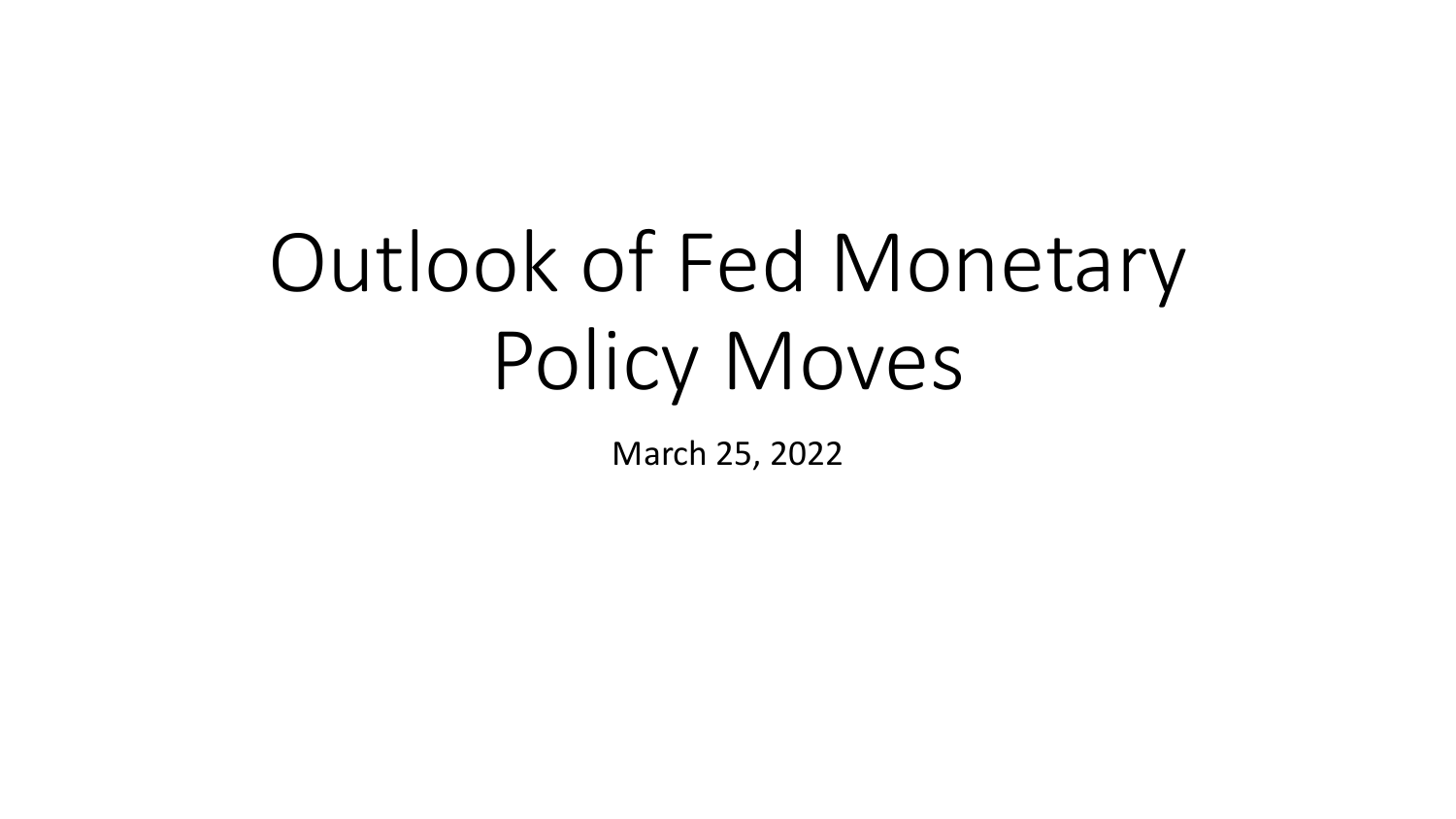#### High inflation readings prompted Fed into action

Federal Funds Effective Rate & CPI Inflation Rate



*Source: Federal Reserve Economics Data & GardenStarGroup*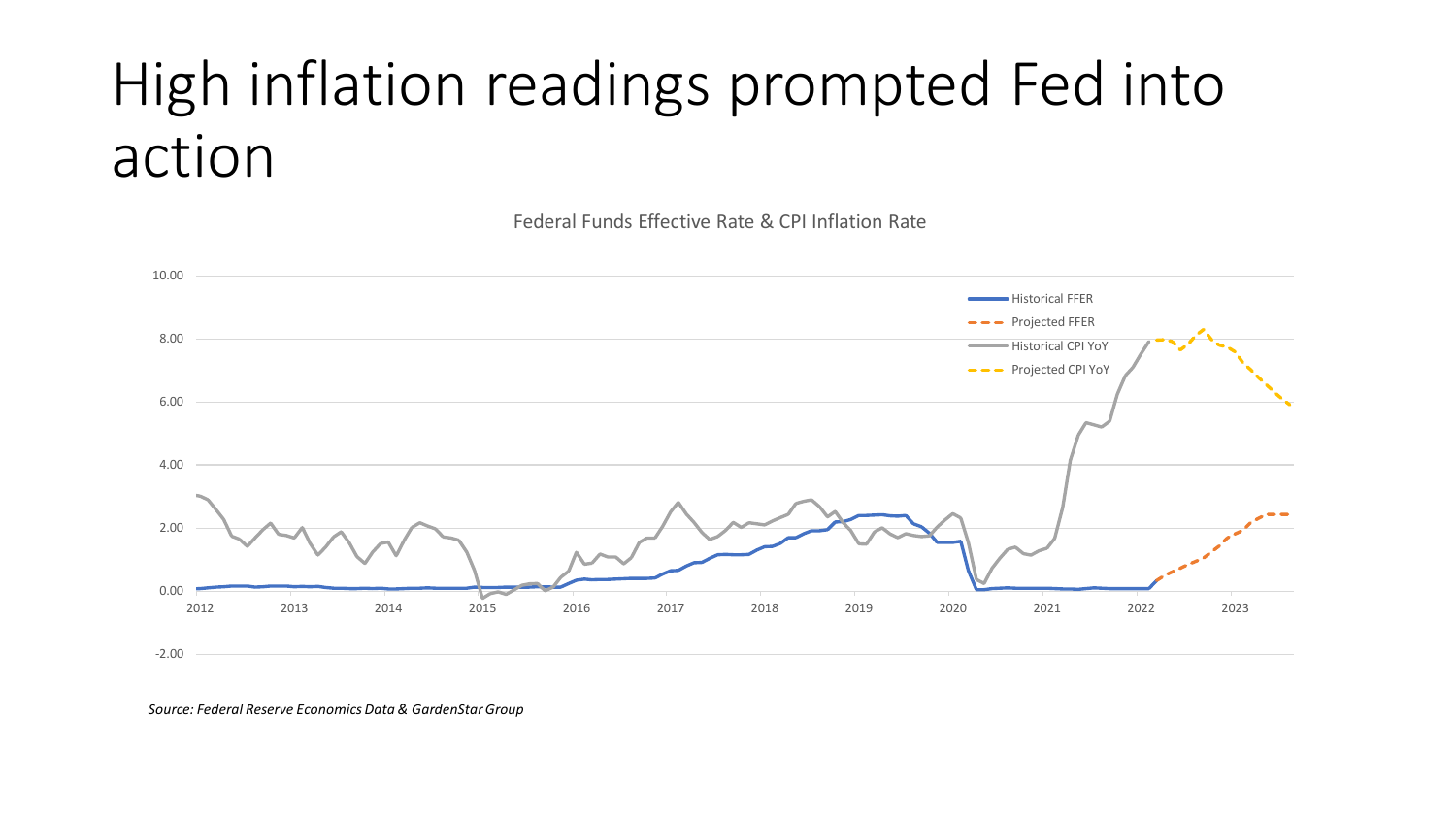### High inflation readings prompted Fed into action

-5.00 0.00 5.00 10.00 15.00 20.00 25.00 1955 1960 1965 1970 1975 1980 1985 1990 1995 2000 2005 2010 2015 2020 Historical FFER Projected FFER Historical CPI YoY **--** Projected CPI YoY

Federal Funds Effective Rate & CPI Inflation Rate

*Source: Federal Reserve Economics Data, Bureau of Labor Statistics & GardenStarGroup*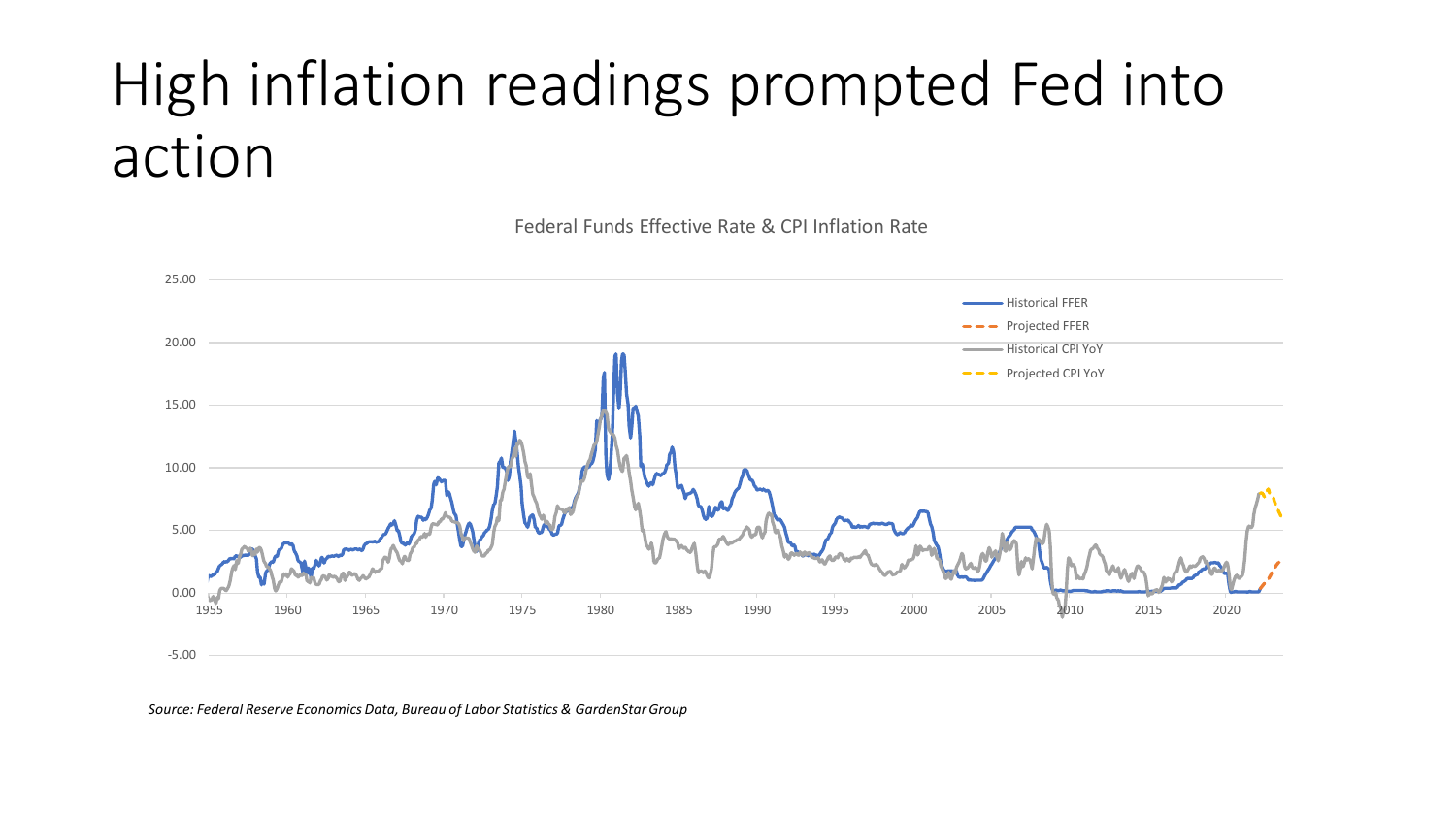#### Hawks in the Fed are now in vogue

| FOMC - Hawk/Dove Analysis     |                    |                   |                | <b>InTouch Capital Markets</b> |                           |
|-------------------------------|--------------------|-------------------|----------------|--------------------------------|---------------------------|
| Last Update: 10 February 2022 |                    |                   |                |                                |                           |
| <b>Name</b>                   | <b>Position</b>    | <b>Hawk Scale</b> |                | Voter?                         |                           |
| <b>Most Dovish</b>            |                    |                   | 2022           | 2023                           | 2024                      |
| Kashkari                      | <b>Minneapolis</b> |                   | $\mathbf x$    | ✓                              | ×                         |
| Brainard*                     | <b>Vice Chair</b>  |                   | ✓              | ✓                              | ✓                         |
| <b>Evans</b>                  | Chicago            |                   | $\mathbf x$    | ✓                              | $\pmb{\times}$            |
| <b>Daly</b>                   | San Francisco      |                   | $\pmb{\times}$ | $\pmb{\times}$                 | ✓                         |
| <b>Williams</b>               | <b>New York</b>    |                   | ✓              | ✓                              | ✓                         |
| <b>Powell</b>                 | Chairman           |                   | ✓              | ✓                              | ✓                         |
| <b>Bowman</b>                 | <b>Board</b>       |                   | ✓              | ✓                              | ✓                         |
| Jefferson**                   | <b>Board</b>       |                   | ✓              | ✓                              | ✓                         |
| Raskin***                     | <b>Board</b>       |                   | ✓              | ✓                              | ✓                         |
| Cook****                      | <b>Board</b>       |                   | ✓              | ✓                              | ✓                         |
| Montgomery*****               | <b>Boston</b>      |                   | $\mathbf x$    | $\mathbf x$                    | $\boldsymbol{\mathsf{x}}$ |
| <b>Barkin</b>                 | Richmond           |                   | $\mathbf x$    | ×                              | ✓                         |
| <b>Mester</b>                 | <b>Cleveland</b>   |                   | ✓              | $\mathbf x$                    | ✓                         |
| George                        | <b>Kansas City</b> |                   | ✓              | $\mathbf x$                    | $\boldsymbol{\mathsf{x}}$ |
| <b>Bostic</b>                 | Atlanta            |                   | $\mathbf x$    | $\mathbf x$                    | ✓                         |
| <b>Harker</b>                 | Philadelphia       |                   | ✓              | ✓                              | $\pmb{\times}$            |
| <b>Black</b>                  | <b>Dallas</b>      |                   | $\mathbf x$    | ✓                              | $\pmb{\times}$            |
| <b>Waller</b>                 | <b>Board</b>       |                   | ✓              | ✓                              | ✓                         |
| <b>Bullard</b>                | <b>St Louis</b>    |                   | $\checkmark$   | $\pmb{\times}$                 | ×                         |
| Most Hawkish                  |                    |                   |                |                                |                           |

#### **Notes**

2022 Voting members in bold

\*Board Member Brainard is expected to replace Clarida as Vice Chair

\*\* Philip Jefferson is expected to replace Brainard as Board Member

\*\*\*Board Member Quarles is expected to be replaced from Sarah Bloom Raskin

\*\*\*\*Lisa Cook will be nominated for vacant board member seat

\*\*\*\*\*Fed's Harker has voting rights in the H1 of 2022. On 1st July, Susan Collins will be the new President of the Federal Reserve Bank of Boston and a voter

- More hawks than doves will be voting in 2022
	- Hawks are members of the Federal Reserve typically in favor of tight monetary policy to keep inflation low.
- Even a dove like Mary Daly, President of San Francisco Federal Reserve Bank, voiced more hawkish view recently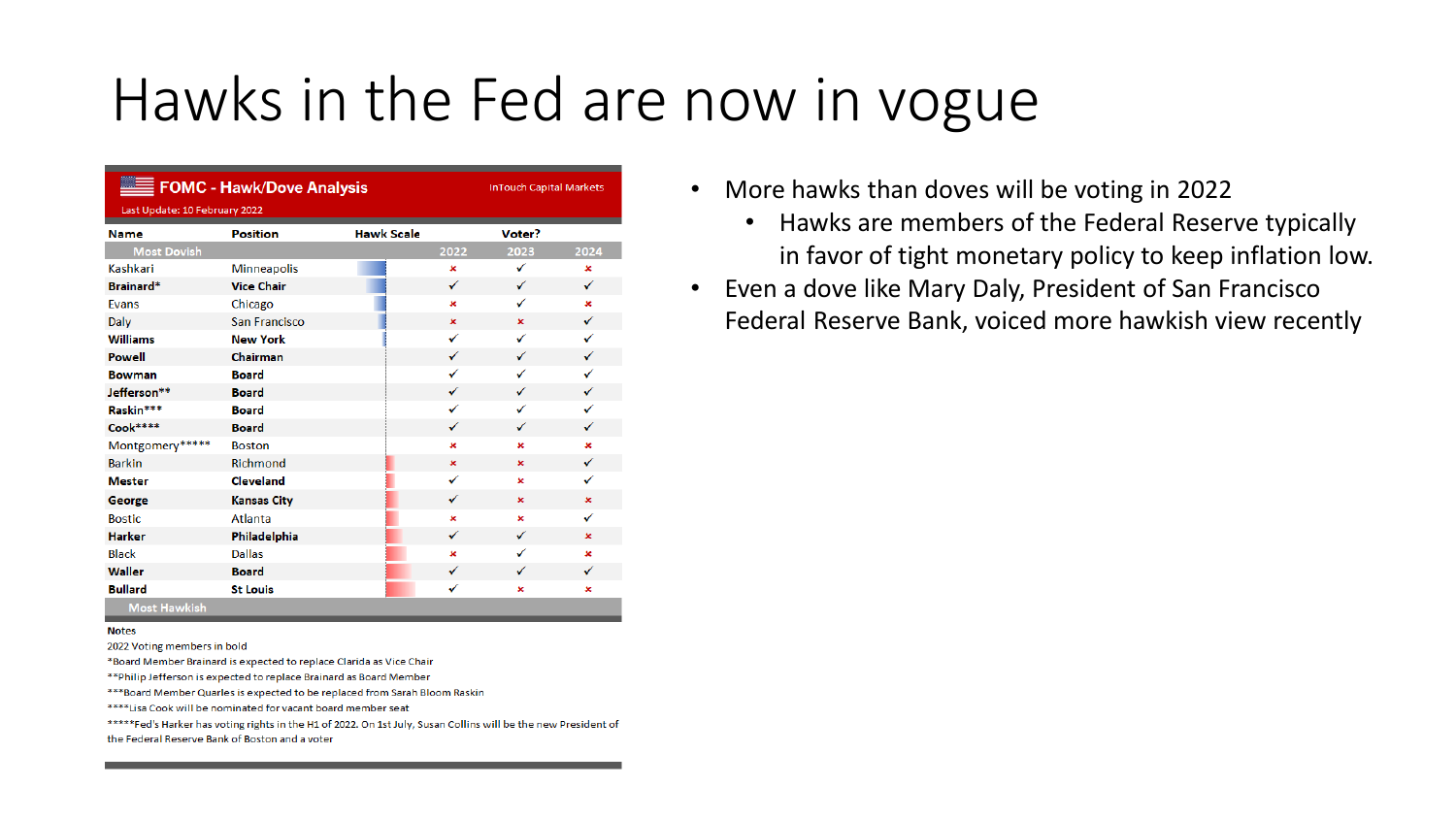#### What tool does Fed have to combat the inflation?



- May be done 6 times in 2022
- Could raise by 50 bp in some time rather than 25 bp
- Reduce Fed balance sheet (currently at \$9 trillion)
	- Stop current buying program
	- May start to sell some or just let it taper

*Source: Federal Reserve Economics Data*

<sup>•</sup> Raise the Fed Fund Target Rate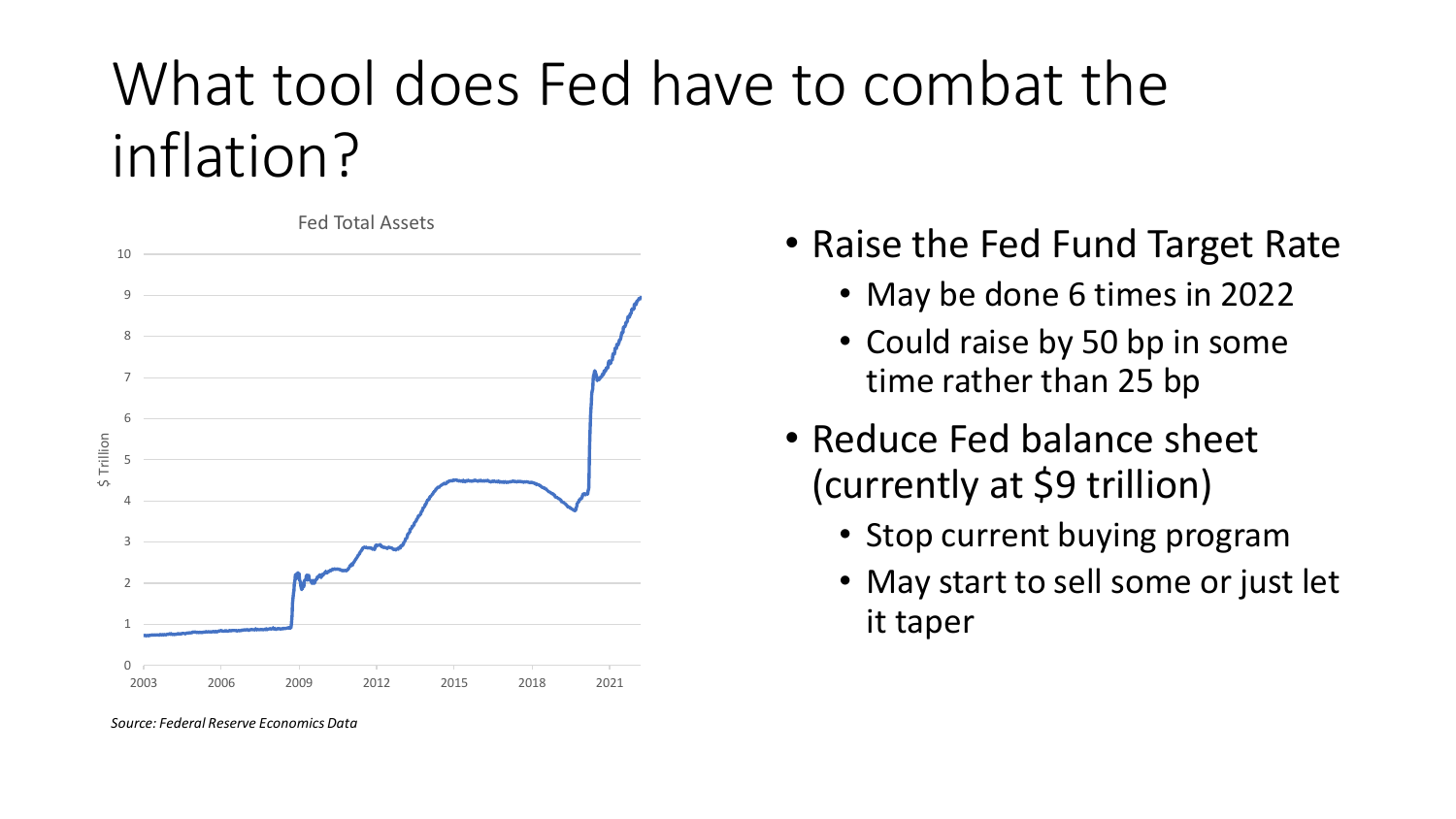### How effective rate hikes will be to contain inflation?

- The effectiveness is unclear. This inflation cycle is different
	- It doesn't appear that the inflation is due to an overheating in economic activities. There has been a great slowdown in M2 velocity
	- Labor costs have become a prominent component in inflation
	- Federal spending may be the main driving force in this inflation cycle
	- Another major driving force has been supply chain disruptions
	- Future international market disruption may continue to drive inflation in the medium term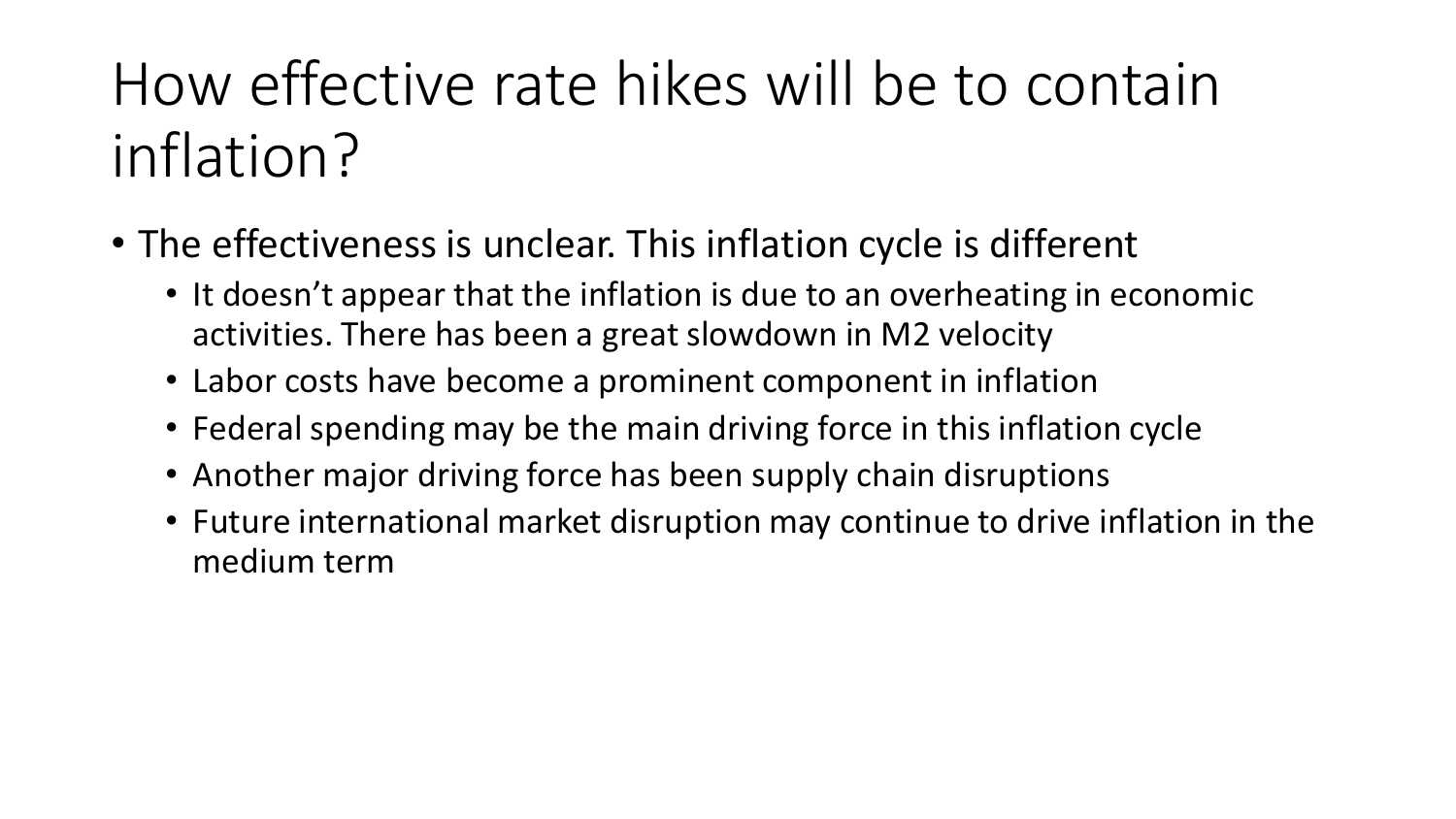# Slowdown in M2 velocity indicate that economic activities are not overheating



*Source: Federal Reserve Economics Data*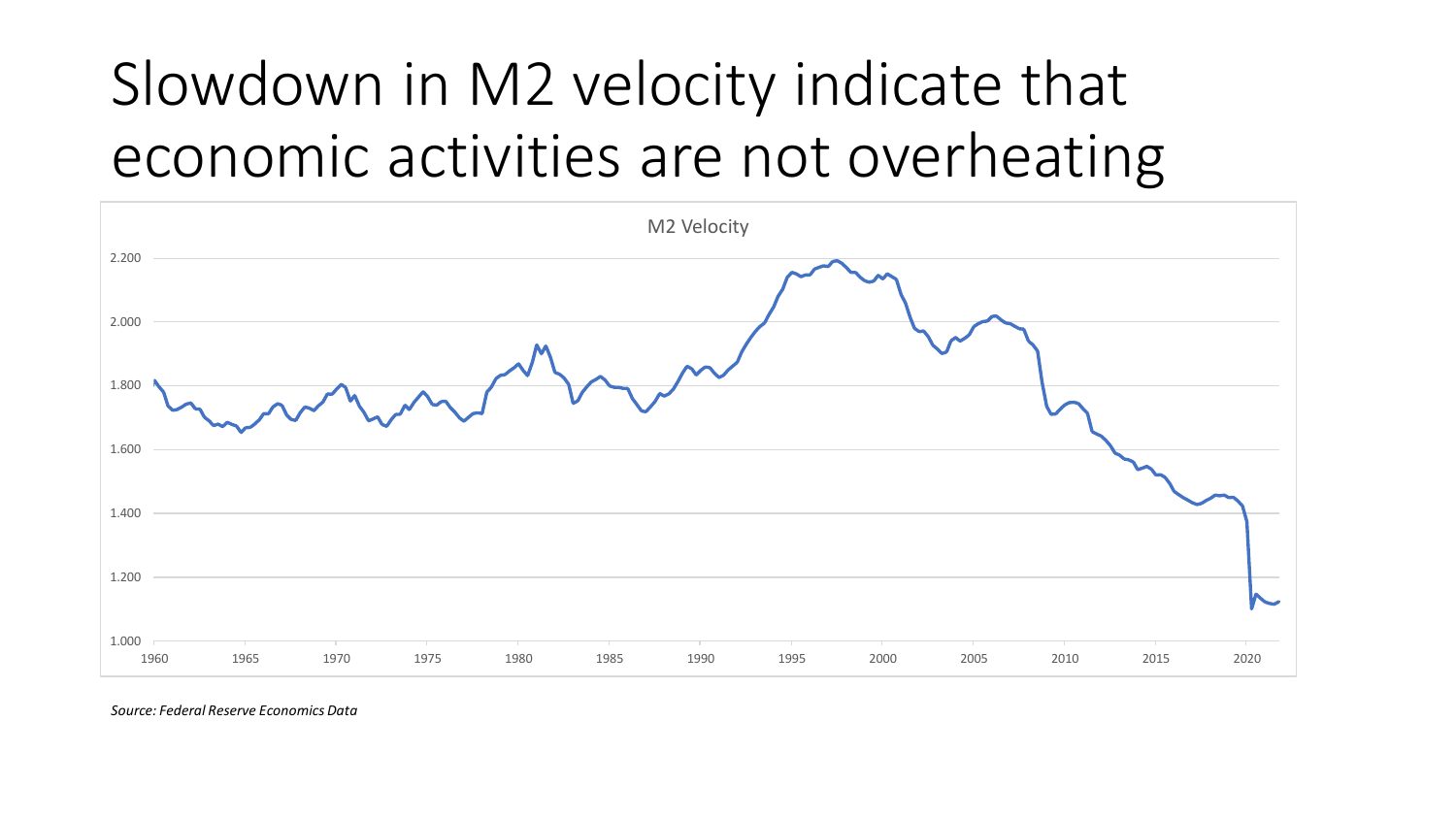#### Labor cost has surged in recent years



*Source: Bureau of Labor Statistics*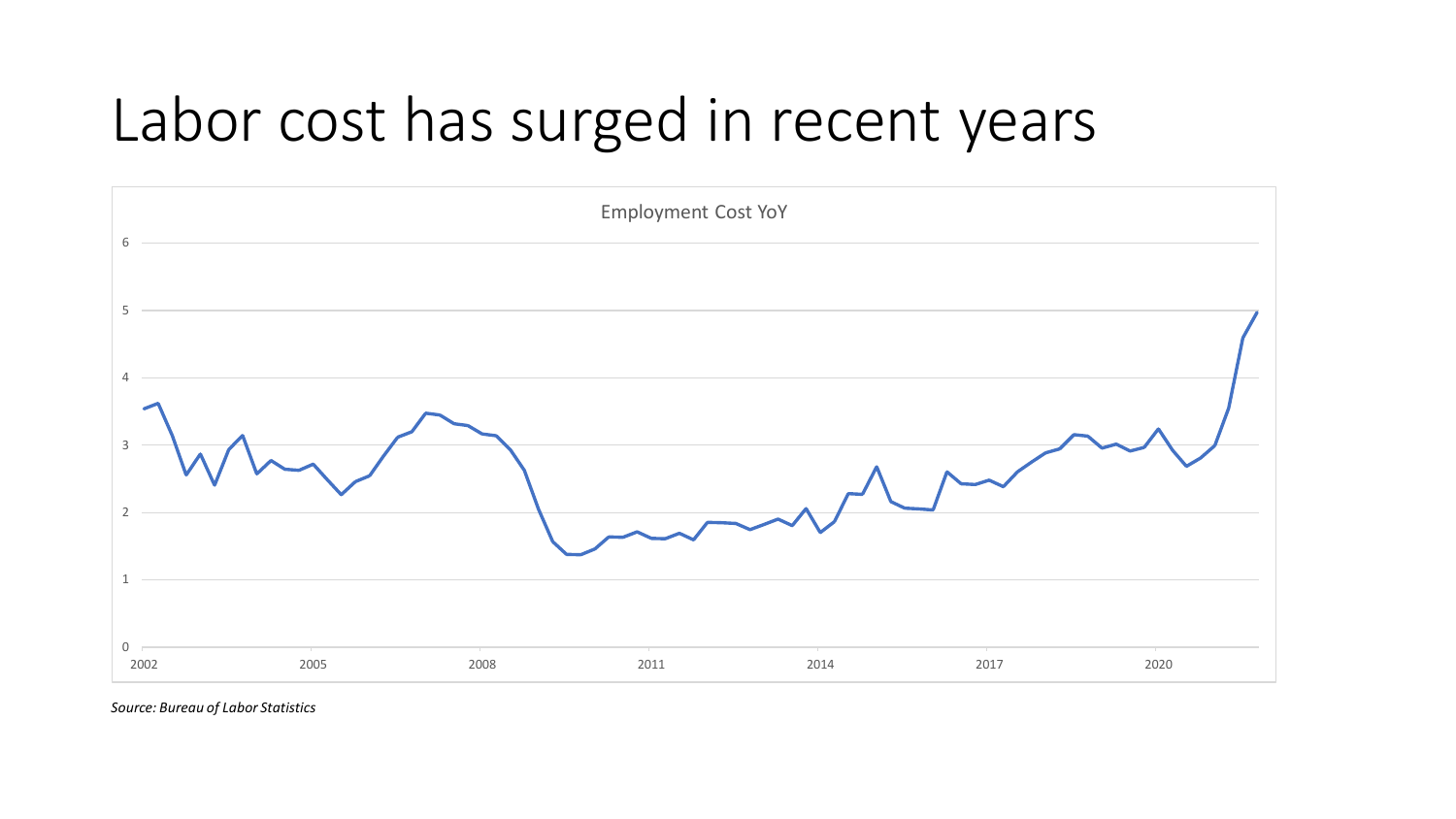# Federal spending has gone out of control in recent years



- Sharp rise in federal debt balance to over \$30 trillion, an increase of 25% in 2 years
- New issuance pace is \$18 trillion per annum
- Federal spending has ballooned to \$3 trillion per annum

*Source: Federal Reserve Economics Data*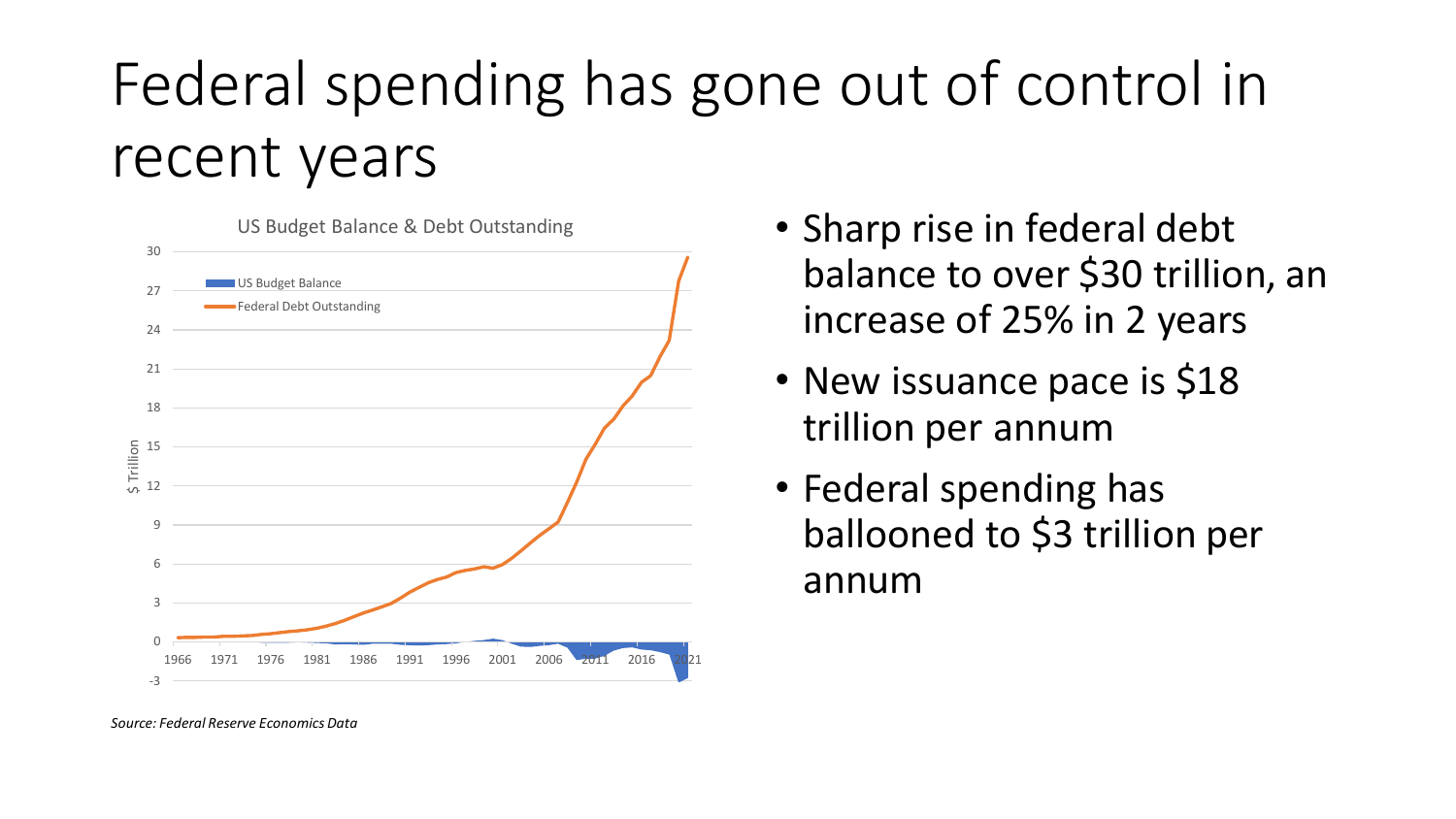# Supply chain disruptions caused by the pandemic may ease, but won't go away easily



*Source: Statista.com*